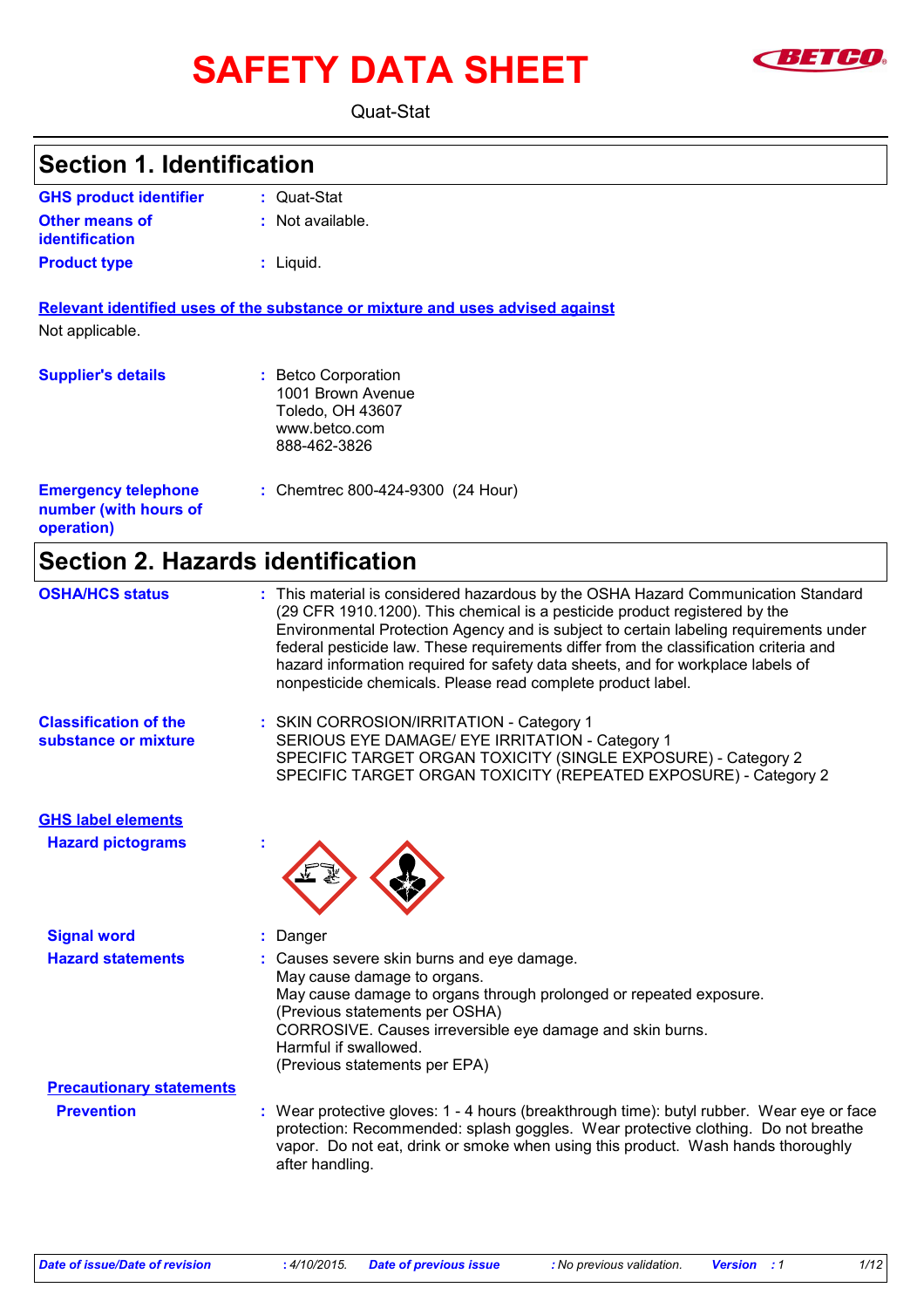### **Section 2. Hazards identification**

| <b>Response</b>                            | : Get medical attention if you feel unwell. IF exposed or if you feel unwell: Call a<br>POISON CENTER or physician. IF INHALED: Remove victim to fresh air and keep at<br>rest in a position comfortable for breathing. Immediately call a POISON CENTER or<br>physician. IF SWALLOWED: Immediately call a POISON CENTER or physician.<br>Rinse mouth. Do NOT induce vomiting. IF ON SKIN (or hair): Take off immediately all<br>contaminated clothing. Rinse skin with water or shower. Wash contaminated clothing<br>before reuse. Immediately call a POISON CENTER or physician. IF IN EYES: Rinse<br>cautiously with water for several minutes. Remove contact lenses, if present and easy<br>to do. Continue rinsing. Immediately call a POISON CENTER or physician. |
|--------------------------------------------|---------------------------------------------------------------------------------------------------------------------------------------------------------------------------------------------------------------------------------------------------------------------------------------------------------------------------------------------------------------------------------------------------------------------------------------------------------------------------------------------------------------------------------------------------------------------------------------------------------------------------------------------------------------------------------------------------------------------------------------------------------------------------|
| <b>Storage</b>                             | : Store locked up.                                                                                                                                                                                                                                                                                                                                                                                                                                                                                                                                                                                                                                                                                                                                                        |
| <b>Disposal</b>                            | : Dispose of contents and container in accordance with all local, regional, national and<br>international regulations.                                                                                                                                                                                                                                                                                                                                                                                                                                                                                                                                                                                                                                                    |
| <b>Hazards not otherwise</b><br>classified | $\therefore$ None known.                                                                                                                                                                                                                                                                                                                                                                                                                                                                                                                                                                                                                                                                                                                                                  |

### **Section 3. Composition/information on ingredients**

| <b>Substance/mixture</b> | : Mixture          |
|--------------------------|--------------------|
| <b>Other means of</b>    | $:$ Not available. |
| <b>identification</b>    |                    |

#### **CAS number/other identifiers**

| <b>Product code</b><br>: 350 | <b>CAS</b> number | : Not applicable. |
|------------------------------|-------------------|-------------------|
|                              |                   |                   |

| <b>Ingredient name</b>                                                                  | $\frac{9}{6}$     | <b>CAS number</b> |
|-----------------------------------------------------------------------------------------|-------------------|-------------------|
| Agral 90                                                                                | $\ge$ 3 − <5      | 9016-45-9         |
| Isodium carbonate                                                                       | $\geq 1 - \leq 3$ | 497-19-8          |
| Quaternary ammonium compounds, benzyl-C12-18-alkyldimethyl, chlorides                   | $ ≥1 - < 2.5$     | 68391-01-5        |
| Quaternary ammonium compounds, C12-14-alkyl[(ethylphenyl)methyl]<br>dimethyl, chlorides | I≥1 - <3          | 85409-23-0        |

Any concentration shown as a range is to protect confidentiality or is due to batch variation.

**There are no additional ingredients present which, within the current knowledge of the supplier and in the concentrations applicable, are classified as hazardous to health or the environment and hence require reporting in this section.**

**Occupational exposure limits, if available, are listed in Section 8.**

### **Section 4. First aid measures**

#### **Description of necessary first aid measures**

| <b>Eye contact</b>  | : Get medical attention immediately. Call a poison center or physician. Immediately flush<br>eyes with plenty of water, occasionally lifting the upper and lower eyelids. Check for and<br>remove any contact lenses. Continue to rinse for at least 10 minutes. Chemical burns<br>must be treated promptly by a physician.                                                                                                                                                                                                                                                                                                                                                                                                        |
|---------------------|------------------------------------------------------------------------------------------------------------------------------------------------------------------------------------------------------------------------------------------------------------------------------------------------------------------------------------------------------------------------------------------------------------------------------------------------------------------------------------------------------------------------------------------------------------------------------------------------------------------------------------------------------------------------------------------------------------------------------------|
| <b>Inhalation</b>   | : Get medical attention immediately. Call a poison center or physician. Remove victim to<br>fresh air and keep at rest in a position comfortable for breathing. If it is suspected that<br>fumes are still present, the rescuer should wear an appropriate mask or self-contained<br>breathing apparatus. If not breathing, if breathing is irregular or if respiratory arrest<br>occurs, provide artificial respiration or oxygen by trained personnel. It may be<br>dangerous to the person providing aid to give mouth-to-mouth resuscitation. If<br>unconscious, place in recovery position and get medical attention immediately. Maintain<br>an open airway. Loosen tight clothing such as a collar, tie, belt or waistband. |
| <b>Skin contact</b> | : Get medical attention immediately. Call a poison center or physician. Flush<br>contaminated skin with plenty of water. Remove contaminated clothing and shoes.<br>Wash contaminated clothing thoroughly with water before removing it, or wear gloves.<br>Continue to rinse for at least 10 minutes. Chemical burns must be treated promptly by a<br>physician. Wash clothing before reuse. Clean shoes thoroughly before reuse.                                                                                                                                                                                                                                                                                                 |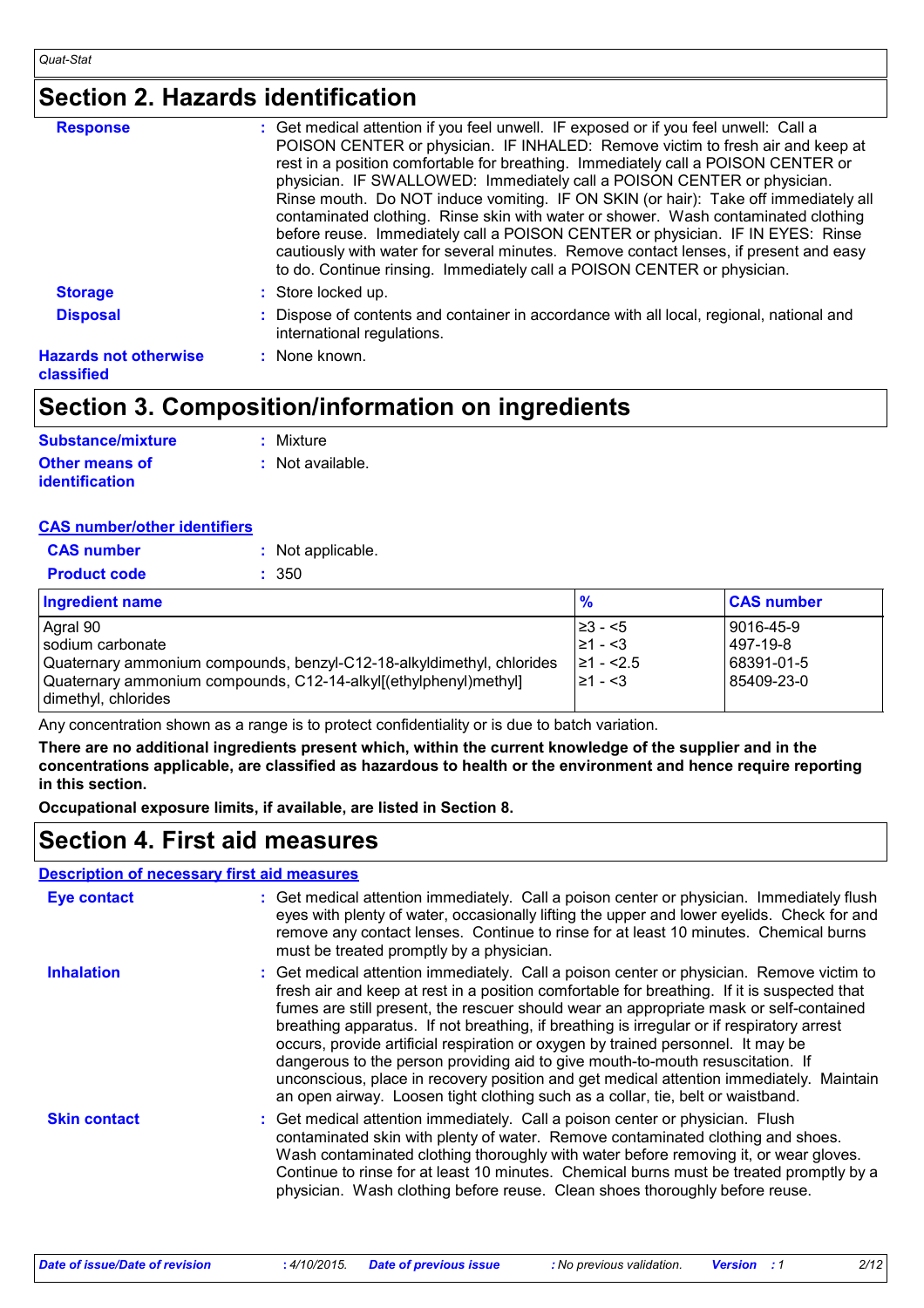|  |  | <b>Section 4. First aid measures</b> |  |
|--|--|--------------------------------------|--|
|--|--|--------------------------------------|--|

| <b>Ingestion</b>                                   | Get medical attention immediately. Call a poison center or physician. Wash out mouth<br>with water. Remove dentures if any. Remove victim to fresh air and keep at rest in a<br>position comfortable for breathing. If material has been swallowed and the exposed<br>person is conscious, give small quantities of water to drink. Stop if the exposed person<br>feels sick as vomiting may be dangerous. Do not induce vomiting unless directed to do<br>so by medical personnel. If vomiting occurs, the head should be kept low so that vomit<br>does not enter the lungs. Chemical burns must be treated promptly by a physician.<br>Never give anything by mouth to an unconscious person. If unconscious, place in<br>recovery position and get medical attention immediately. Maintain an open airway.<br>Loosen tight clothing such as a collar, tie, belt or waistband. |
|----------------------------------------------------|-----------------------------------------------------------------------------------------------------------------------------------------------------------------------------------------------------------------------------------------------------------------------------------------------------------------------------------------------------------------------------------------------------------------------------------------------------------------------------------------------------------------------------------------------------------------------------------------------------------------------------------------------------------------------------------------------------------------------------------------------------------------------------------------------------------------------------------------------------------------------------------|
| Most important symptoms/effects, acute and delayed |                                                                                                                                                                                                                                                                                                                                                                                                                                                                                                                                                                                                                                                                                                                                                                                                                                                                                   |
| <b>Potential acute health effects</b>              |                                                                                                                                                                                                                                                                                                                                                                                                                                                                                                                                                                                                                                                                                                                                                                                                                                                                                   |
| <b>Eye contact</b>                                 | : Causes serious eye damage. (Per OSHA) Causes irreversible eye damage. (Per EPA)                                                                                                                                                                                                                                                                                                                                                                                                                                                                                                                                                                                                                                                                                                                                                                                                 |
| <b>Inhalation</b>                                  | : No known significant effects or critical hazards.                                                                                                                                                                                                                                                                                                                                                                                                                                                                                                                                                                                                                                                                                                                                                                                                                               |
| <b>Skin contact</b>                                | : Causes severe burns. (Per OSHA) Causes skin burns. (Per EPA)                                                                                                                                                                                                                                                                                                                                                                                                                                                                                                                                                                                                                                                                                                                                                                                                                    |
| <b>Ingestion</b>                                   | : No known significant effects or critical hazards. (Per OSHA) Harmful if swallowed. (Per<br>EPA)                                                                                                                                                                                                                                                                                                                                                                                                                                                                                                                                                                                                                                                                                                                                                                                 |
| <b>Over-exposure signs/symptoms</b>                |                                                                                                                                                                                                                                                                                                                                                                                                                                                                                                                                                                                                                                                                                                                                                                                                                                                                                   |
| <b>Eye contact</b>                                 | : Adverse symptoms may include the following:<br>pain<br>watering<br>redness                                                                                                                                                                                                                                                                                                                                                                                                                                                                                                                                                                                                                                                                                                                                                                                                      |
| <b>Inhalation</b>                                  | : No specific data.                                                                                                                                                                                                                                                                                                                                                                                                                                                                                                                                                                                                                                                                                                                                                                                                                                                               |
| <b>Skin contact</b>                                | : Adverse symptoms may include the following:<br>pain or irritation<br>redness<br>blistering may occur                                                                                                                                                                                                                                                                                                                                                                                                                                                                                                                                                                                                                                                                                                                                                                            |
| <b>Ingestion</b>                                   | : Adverse symptoms may include the following:<br>stomach pains                                                                                                                                                                                                                                                                                                                                                                                                                                                                                                                                                                                                                                                                                                                                                                                                                    |
|                                                    | <b>Indication of immediate medical attention and special treatment needed, if necessary</b>                                                                                                                                                                                                                                                                                                                                                                                                                                                                                                                                                                                                                                                                                                                                                                                       |
| <b>Notes to physician</b>                          | : Treat symptomatically. Contact poison treatment specialist immediately if large<br>quantities have been ingested or inhaled.                                                                                                                                                                                                                                                                                                                                                                                                                                                                                                                                                                                                                                                                                                                                                    |
| <b>Specific treatments</b>                         | : No specific treatment.                                                                                                                                                                                                                                                                                                                                                                                                                                                                                                                                                                                                                                                                                                                                                                                                                                                          |
| <b>Protection of first-aiders</b>                  | No action shall be taken involving any personal risk or without suitable training. If it is<br>suspected that fumes are still present, the rescuer should wear an appropriate mask or<br>self-contained breathing apparatus. It may be dangerous to the person providing aid to<br>give mouth-to-mouth resuscitation. Wash contaminated clothing thoroughly with water<br>before removing it, or wear gloves.                                                                                                                                                                                                                                                                                                                                                                                                                                                                     |
|                                                    |                                                                                                                                                                                                                                                                                                                                                                                                                                                                                                                                                                                                                                                                                                                                                                                                                                                                                   |

**See toxicological information (Section 11)**

## **Section 5. Fire-fighting measures**

| <b>Extinguishing media</b>                           |                                                                                       |
|------------------------------------------------------|---------------------------------------------------------------------------------------|
| <b>Suitable extinguishing</b><br>media               | : Use an extinguishing agent suitable for the surrounding fire.                       |
| Unsuitable extinguishing<br>media                    | : None known.                                                                         |
| <b>Specific hazards arising</b><br>from the chemical | : In a fire or if heated, a pressure increase will occur and the container may burst. |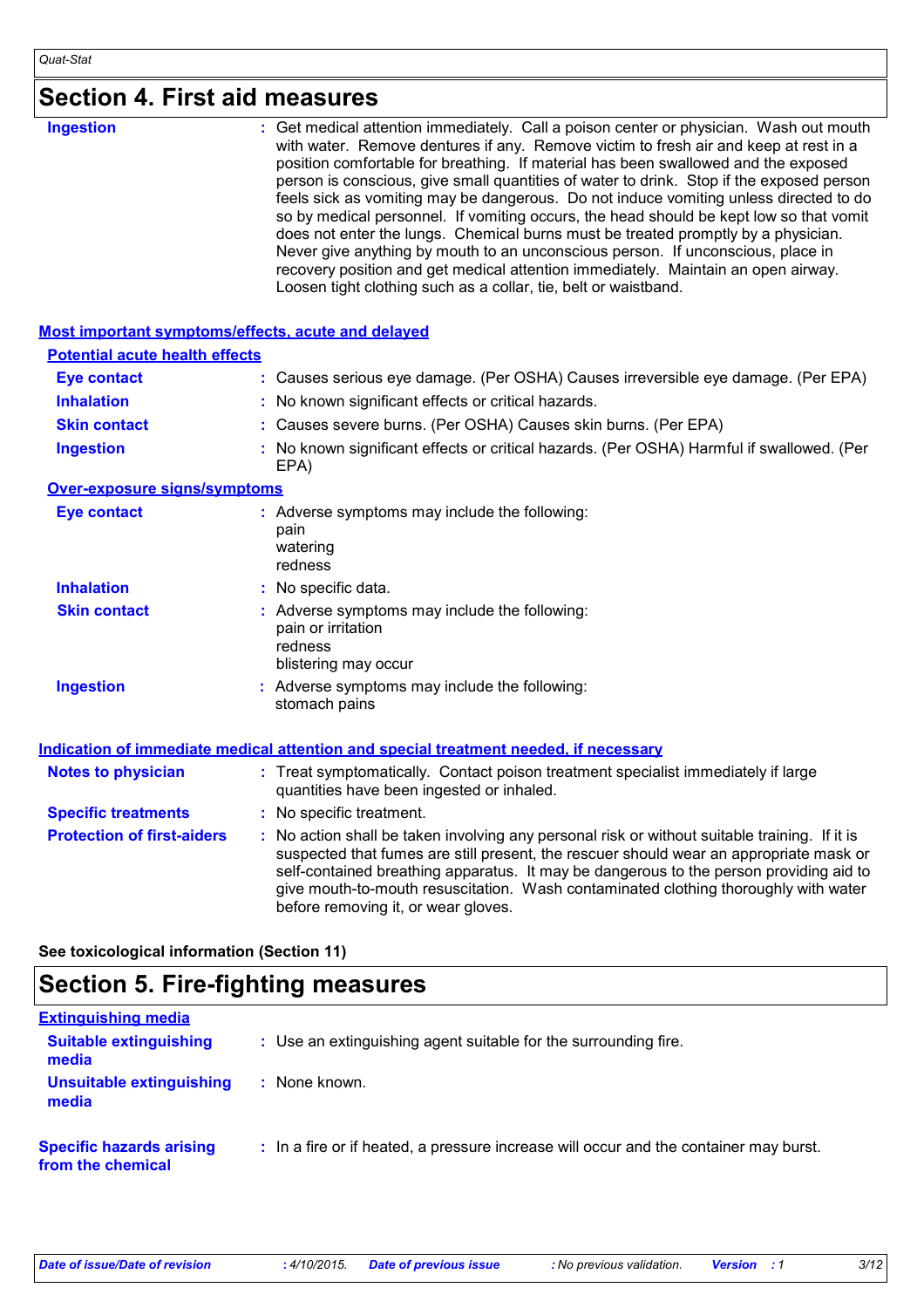## **Section 5. Fire-fighting measures**

| <b>Hazardous thermal</b><br>decomposition products       | Decomposition products may include the following materials:<br>carbon dioxide<br>carbon monoxide<br>metal oxide/oxides                                                                              |
|----------------------------------------------------------|-----------------------------------------------------------------------------------------------------------------------------------------------------------------------------------------------------|
| <b>Special protective actions</b><br>for fire-fighters   | : Promptly isolate the scene by removing all persons from the vicinity of the incident if<br>there is a fire. No action shall be taken involving any personal risk or without suitable<br>training. |
| <b>Special protective</b><br>equipment for fire-fighters | Fire-fighters should wear appropriate protective equipment and self-contained breathing<br>apparatus (SCBA) with a full face-piece operated in positive pressure mode.                              |

### **Section 6. Accidental release measures**

**Personal precautions, protective equipment and emergency procedures**

| For non-emergency<br>personnel                               | : No action shall be taken involving any personal risk or without suitable training.<br>Evacuate surrounding areas. Keep unnecessary and unprotected personnel from<br>entering. Do not touch or walk through spilled material. Do not breathe vapor or mist.<br>Provide adequate ventilation. Wear appropriate respirator when ventilation is<br>inadequate. Put on appropriate personal protective equipment.                                                                                                                           |
|--------------------------------------------------------------|-------------------------------------------------------------------------------------------------------------------------------------------------------------------------------------------------------------------------------------------------------------------------------------------------------------------------------------------------------------------------------------------------------------------------------------------------------------------------------------------------------------------------------------------|
|                                                              | For emergency responders : If specialised clothing is required to deal with the spillage, take note of any information<br>in Section 8 on suitable and unsuitable materials. See also the information in "For non-<br>emergency personnel".                                                                                                                                                                                                                                                                                               |
| <b>Environmental precautions</b>                             | : Avoid dispersal of spilled material and runoff and contact with soil, waterways, drains<br>and sewers. Inform the relevant authorities if the product has caused environmental<br>pollution (sewers, waterways, soil or air).                                                                                                                                                                                                                                                                                                           |
| <b>Methods and materials for containment and cleaning up</b> |                                                                                                                                                                                                                                                                                                                                                                                                                                                                                                                                           |
| <b>Small spill</b>                                           | : Stop leak if without risk. Move containers from spill area. Dilute with water and mop up<br>if water-soluble. Alternatively, or if water-insoluble, absorb with an inert dry material and<br>place in an appropriate waste disposal container. Dispose of via a licensed waste<br>disposal contractor.                                                                                                                                                                                                                                  |
| <b>Large spill</b>                                           | : Stop leak if without risk. Move containers from spill area. Approach release from<br>upwind. Prevent entry into sewers, water courses, basements or confined areas. Wash<br>spillages into an effluent treatment plant or proceed as follows. Contain and collect<br>spillage with non-combustible, absorbent material e.g. sand, earth, vermiculite or<br>diatomaceous earth and place in container for disposal according to local regulations<br>(see Section 13). Dispose of via a licensed waste disposal contractor. Contaminated |

### **Section 7. Handling and storage**

#### **Precautions for safe handling**

| <b>Protective measures</b>                       | : Put on appropriate personal protective equipment (see Section 8). Do not get in eyes or<br>on skin or clothing. Do not breathe vapor or mist. Do not ingest. If during normal use<br>the material presents a respiratory hazard, use only with adequate ventilation or wear<br>appropriate respirator. Keep in the original container or an approved alternative made<br>from a compatible material, kept tightly closed when not in use. Keep away from acids.<br>Empty containers retain product residue and can be hazardous. Do not reuse container. |
|--------------------------------------------------|------------------------------------------------------------------------------------------------------------------------------------------------------------------------------------------------------------------------------------------------------------------------------------------------------------------------------------------------------------------------------------------------------------------------------------------------------------------------------------------------------------------------------------------------------------|
| <b>Advice on general</b><br>occupational hygiene | : Eating, drinking and smoking should be prohibited in areas where this material is<br>handled, stored and processed. Workers should wash hands and face before eating,<br>drinking and smoking. Remove contaminated clothing and protective equipment before<br>entering eating areas. See also Section 8 for additional information on hygiene<br>measures.                                                                                                                                                                                              |

absorbent material may pose the same hazard as the spilled product. Note: see Section 1 for emergency contact information and Section 13 for waste disposal.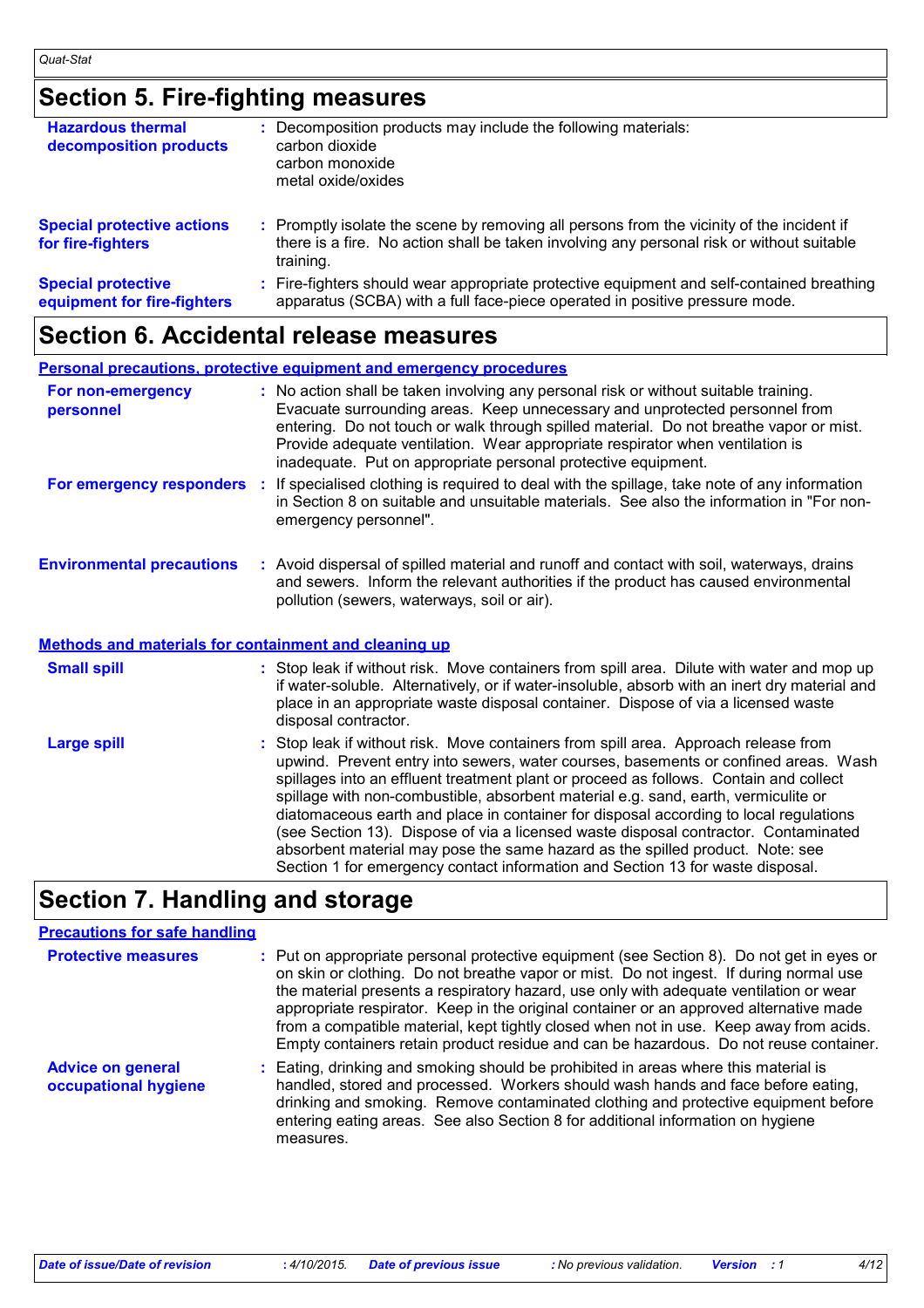## **Section 7. Handling and storage**

### **Section 8. Exposure controls/personal protection**

#### **Control parameters**

None.

| <b>Appropriate engineering</b><br><b>controls</b> | : If user operations generate dust, fumes, gas, vapor or mist, use process enclosures,<br>local exhaust ventilation or other engineering controls to keep worker exposure to<br>airborne contaminants below any recommended or statutory limits.                                                                                |
|---------------------------------------------------|---------------------------------------------------------------------------------------------------------------------------------------------------------------------------------------------------------------------------------------------------------------------------------------------------------------------------------|
| <b>Environmental exposure</b><br><b>controls</b>  | : Emissions from ventilation or work process equipment should be checked to ensure<br>they comply with the requirements of environmental protection legislation. In some<br>cases, fume scrubbers, filters or engineering modifications to the process equipment<br>will be necessary to reduce emissions to acceptable levels. |

#### **Individual protection measures**

| <b>Hygiene measures</b>                              | : Wash hands, forearms and face thoroughly after handling chemical products, before<br>eating, smoking and using the lavatory and at the end of the working period.<br>Appropriate techniques should be used to remove potentially contaminated clothing.<br>Wash contaminated clothing before reusing. Ensure that eyewash stations and safety<br>showers are close to the workstation location.                                                                                                                                                                                                                                                                       |
|------------------------------------------------------|-------------------------------------------------------------------------------------------------------------------------------------------------------------------------------------------------------------------------------------------------------------------------------------------------------------------------------------------------------------------------------------------------------------------------------------------------------------------------------------------------------------------------------------------------------------------------------------------------------------------------------------------------------------------------|
| <b>Eye/face protection</b>                           | : Safety eyewear complying with an approved standard should be used when a risk<br>assessment indicates this is necessary to avoid exposure to liquid splashes, mists,<br>gases or dusts. If contact is possible, the following protection should be worn, unless<br>the assessment indicates a higher degree of protection: chemical splash goggles and/<br>or face shield. If inhalation hazards exist, a full-face respirator may be required instead.<br>Recommended: splash goggles                                                                                                                                                                                |
| <b>Skin protection</b>                               |                                                                                                                                                                                                                                                                                                                                                                                                                                                                                                                                                                                                                                                                         |
| <b>Hand protection</b>                               | : Chemical-resistant, impervious gloves complying with an approved standard should be<br>worn at all times when handling chemical products if a risk assessment indicates this is<br>necessary. Considering the parameters specified by the glove manufacturer, check<br>during use that the gloves are still retaining their protective properties. It should be<br>noted that the time to breakthrough for any glove material may be different for different<br>glove manufacturers. In the case of mixtures, consisting of several substances, the<br>protection time of the gloves cannot be accurately estimated. 1 - 4 hours (breakthrough<br>time): butyl rubber |
| <b>Body protection</b>                               | : Personal protective equipment for the body should be selected based on the task being<br>performed and the risks involved and should be approved by a specialist before<br>handling this product.                                                                                                                                                                                                                                                                                                                                                                                                                                                                     |
| <b>Other skin protection</b>                         | : Appropriate footwear and any additional skin protection measures should be selected<br>based on the task being performed and the risks involved and should be approved by a<br>specialist before handling this product.                                                                                                                                                                                                                                                                                                                                                                                                                                               |
| <b>Respiratory protection</b>                        | : Use a properly fitted, air-purifying or air-fed respirator complying with an approved<br>standard if a risk assessment indicates this is necessary. Respirator selection must be<br>based on known or anticipated exposure levels, the hazards of the product and the safe<br>working limits of the selected respirator.                                                                                                                                                                                                                                                                                                                                              |
| <b>Personal protective</b><br>equipment (Pictograms) |                                                                                                                                                                                                                                                                                                                                                                                                                                                                                                                                                                                                                                                                         |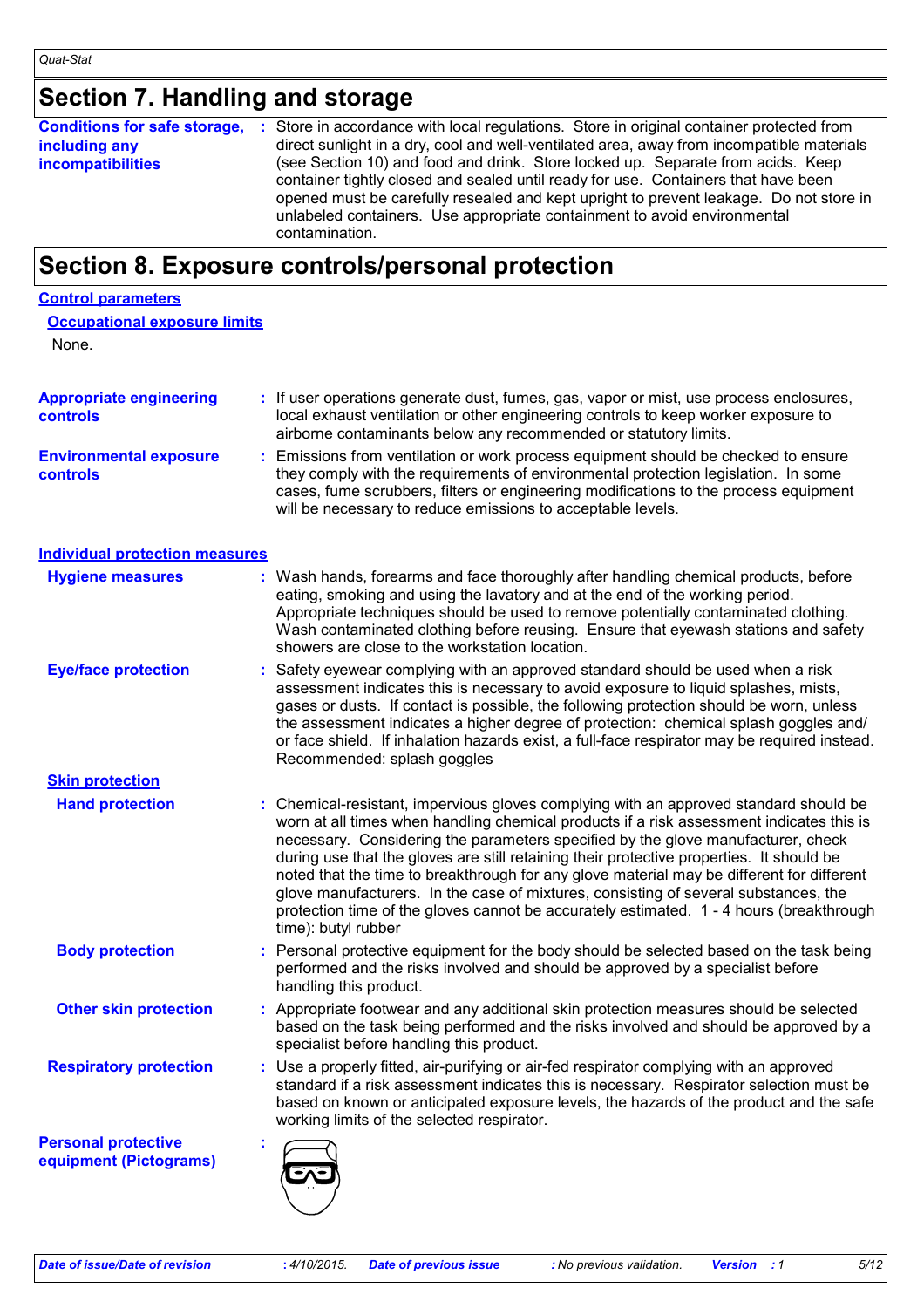## **Section 9. Physical and chemical properties**

| <b>Appearance</b>                                 |                                                                        |
|---------------------------------------------------|------------------------------------------------------------------------|
| <b>Physical state</b>                             | $:$ Liquid.                                                            |
| Color                                             | : Purple.                                                              |
| Odor                                              | $:$ Pleasant.                                                          |
| <b>Odor threshold</b>                             | $:$ Not available.                                                     |
| рH                                                | $: 11.4$ to 12.4                                                       |
| <b>Melting point</b>                              | : Not available.                                                       |
| <b>Boiling point</b>                              | : Not available.                                                       |
| <b>Flash point</b>                                | : Closed cup: Not applicable. [Product does not sustain combustion.]   |
| <b>Evaporation rate</b>                           | : Not available.                                                       |
| <b>Flammability (solid, gas)</b>                  | : Not available.                                                       |
| Lower and upper explosive<br>(flammable) limits   | : Not available.                                                       |
| <b>Vapor pressure</b>                             | $:$ Not available.                                                     |
| <b>Vapor density</b>                              | $:$ Not available.                                                     |
| <b>Relative density</b>                           | : 1.03771                                                              |
| <b>Solubility</b>                                 | : Easily soluble in the following materials: cold water and hot water. |
| <b>Partition coefficient: n-</b><br>octanol/water | : Not available.                                                       |
| <b>Auto-ignition temperature</b>                  | : Not available.                                                       |
| <b>Decomposition temperature</b>                  | $:$ Not available.                                                     |
| <b>Viscosity</b>                                  | $:$ Not available.                                                     |

## **Section 10. Stability and reactivity**

| <b>Reactivity</b>                            | : No specific test data related to reactivity available for this product or its ingredients.              |
|----------------------------------------------|-----------------------------------------------------------------------------------------------------------|
| <b>Chemical stability</b>                    | : The product is stable.                                                                                  |
| <b>Possibility of hazardous</b><br>reactions | : Under normal conditions of storage and use, hazardous reactions will not occur.                         |
| <b>Conditions to avoid</b>                   | : No specific data.                                                                                       |
| <b>Incompatible materials</b>                | : Reactive or incompatible with the following materials:<br>acids                                         |
| <b>Hazardous decomposition</b><br>products   | : Under normal conditions of storage and use, hazardous decomposition products should<br>not be produced. |

## **Section 11. Toxicological information**

#### **Information on toxicological effects**

| <b>Acute toxicity</b>          |               |                |             |                 |
|--------------------------------|---------------|----------------|-------------|-----------------|
| <b>Product/ingredient name</b> | <b>Result</b> | <b>Species</b> | <b>Dose</b> | <b>Exposure</b> |
| sodium carbonate               | LD50 Oral     | Rat            | 4090 mg/kg  |                 |

**Irritation/Corrosion**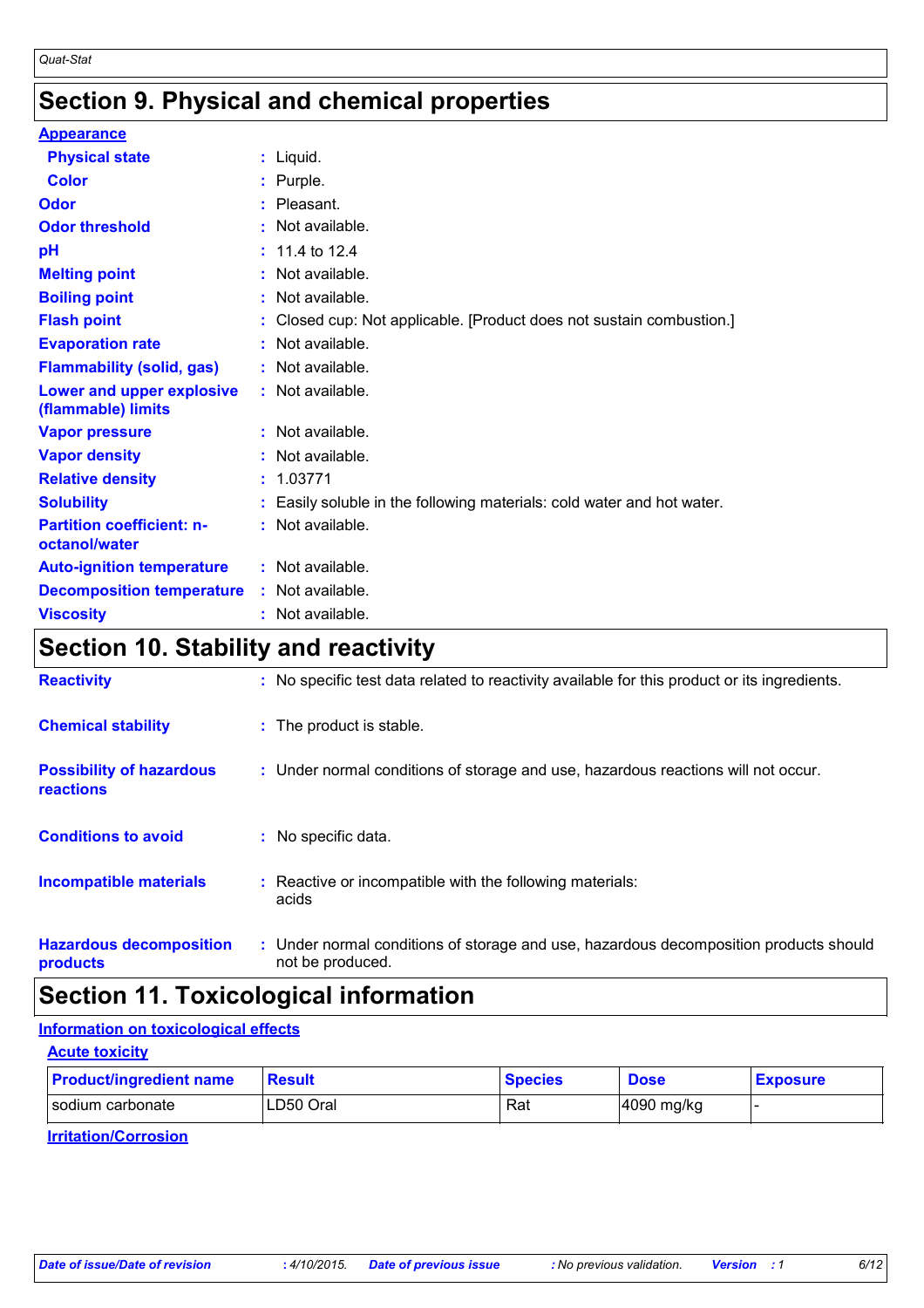## **Section 11. Toxicological information**

| <b>Product/ingredient name</b> | <b>Result</b>            | <b>Species</b> | <b>Score</b> | <b>Exposure</b>                  | <b>Observation</b> |
|--------------------------------|--------------------------|----------------|--------------|----------------------------------|--------------------|
| Agral 90                       | Eyes - Severe irritant   | Guinea pig     |              | 20 milligrams                    |                    |
|                                | Eyes - Severe irritant   | Mouse          |              | 20 milligrams                    |                    |
|                                | Eyes - Severe irritant   | Rabbit         |              | 20 milligrams                    |                    |
|                                | Skin - Mild irritant     | Human          |              | 72 hours 15                      |                    |
|                                |                          |                |              | milligrams<br>Intermittent       |                    |
|                                | Skin - Mild irritant     | Rabbit         |              | 500<br>milligrams                | ۰                  |
| sodium carbonate               | Eyes - Mild irritant     | Rabbit         |              | 0.5 minutes<br>100<br>milligrams | ۰                  |
|                                | Eyes - Moderate irritant | Rabbit         |              | 24 hours 100<br>milligrams       |                    |
|                                | Eyes - Severe irritant   | Rabbit         |              | 50 milligrams                    |                    |
|                                | Skin - Mild irritant     | Rabbit         |              | 24 hours 500<br>milligrams       | ۰                  |

#### **Sensitization**

Not available.

#### **Mutagenicity**

Not available.

#### **Carcinogenicity**

Not available.

#### **Reproductive toxicity**

Not available.

#### **Teratogenicity**

Not available.

#### **Specific target organ toxicity (single exposure)**

| <b>Name</b>                                                               | <b>Category</b> | <b>Route of</b><br><b>exposure</b> | <b>Target organs</b> |
|---------------------------------------------------------------------------|-----------------|------------------------------------|----------------------|
| Quaternary ammonium compounds, benzyl-<br>C12-18-alkyldimethyl, chlorides | Category 2      | l Not determined                   | Not determined       |
| Specific target organ toxicity (repeated exposure)                        |                 |                                    |                      |

| <b>Name</b> | <b>Category</b> | <b>Route of</b><br>exposure | <b>Target organs</b> |
|-------------|-----------------|-----------------------------|----------------------|
| Agral 90    | Category 2      | Oral                        | heart and liver      |

#### **Aspiration hazard**

Not available.

| <b>Information on the likely</b><br>routes of exposure | : Routes of entry anticipated: Oral, Dermal, Inhalation.                                          |
|--------------------------------------------------------|---------------------------------------------------------------------------------------------------|
| <b>Potential acute health effects</b>                  |                                                                                                   |
| <b>Eye contact</b>                                     | : Causes serious eye damage. (Per OSHA) Causes irreversible eye damage. (Per EPA)                 |
| <b>Inhalation</b>                                      | : No known significant effects or critical hazards.                                               |
| <b>Skin contact</b>                                    | : Causes severe burns. (Per OSHA) Causes skin burns. (Per EPA)                                    |
| <b>Ingestion</b>                                       | : No known significant effects or critical hazards. (Per OSHA) Harmful if swallowed. (Per<br>EPA) |

#### **Symptoms related to the physical, chemical and toxicological characteristics**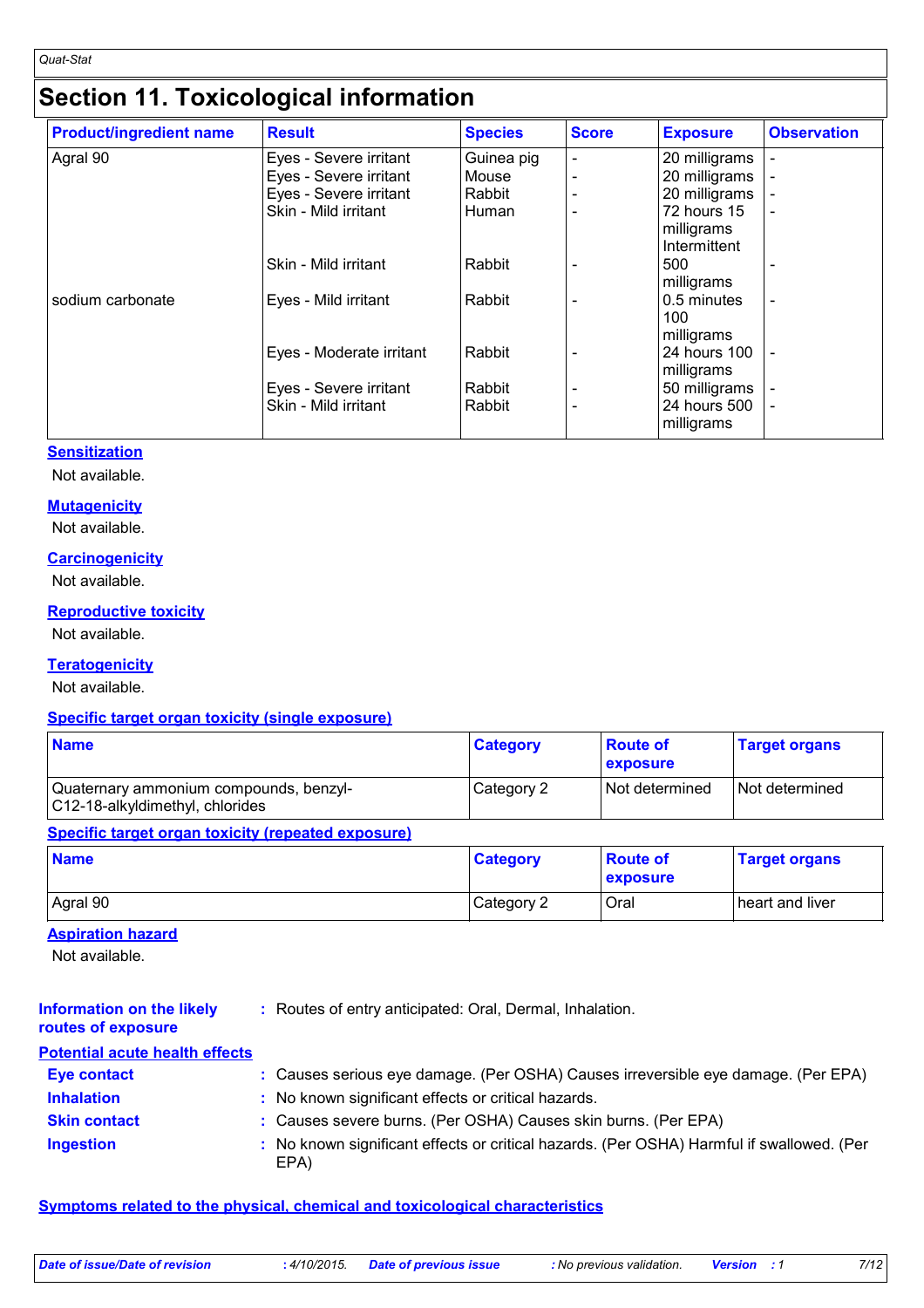## **Section 11. Toxicological information**

| <b>Eye contact</b>  | : Adverse symptoms may include the following:<br>pain<br>watering<br>redness                           |
|---------------------|--------------------------------------------------------------------------------------------------------|
| <b>Inhalation</b>   | : No specific data.                                                                                    |
| <b>Skin contact</b> | : Adverse symptoms may include the following:<br>pain or irritation<br>redness<br>blistering may occur |
| <b>Ingestion</b>    | : Adverse symptoms may include the following:<br>stomach pains                                         |

**Fertility effects :** No known significant effects or critical hazards.

|                                                   | Delayed and immediate effects and also chronic effects from short and long term exposure |
|---------------------------------------------------|------------------------------------------------------------------------------------------|
| <b>Short term exposure</b>                        |                                                                                          |
| <b>Potential immediate</b><br><b>effects</b>      | : Not available.                                                                         |
| <b>Potential delayed effects</b>                  | $:$ Not available.                                                                       |
| <b>Long term exposure</b>                         |                                                                                          |
| <b>Potential immediate</b><br><b>effects</b>      | : Not available.                                                                         |
| <b>Potential delayed effects : Not available.</b> |                                                                                          |
| <b>Potential chronic health effects</b>           |                                                                                          |
| Not available.                                    |                                                                                          |
| <b>General</b>                                    | : May cause damage to organs through prolonged or repeated exposure.                     |
| <b>Carcinogenicity</b>                            | : No known significant effects or critical hazards.                                      |
| <b>Mutagenicity</b>                               | : No known significant effects or critical hazards.                                      |
| <b>Teratogenicity</b>                             | : No known significant effects or critical hazards.                                      |
| <b>Developmental effects</b>                      | : No known significant effects or critical hazards.                                      |

#### **Numerical measures of toxicity**

#### **Acute toxicity estimates**

| Route               | <b>ATE</b> value |
|---------------------|------------------|
| <b>Oral</b>         | $10275.3$ mg/kg  |
| Dermal              | 48888.9 mg/kg    |
| Inhalation (vapors) | 22.22 mg/l       |

## **Section 12. Ecological information**

| <b>Product/ingredient name</b> | <b>Result</b>                                 | <b>Species</b>                                      | <b>Exposure</b> |
|--------------------------------|-----------------------------------------------|-----------------------------------------------------|-----------------|
| Agral 90                       | Acute EC50 12 mg/l Fresh water                | Algae - Pseudokirchneriella<br>subcapitata          | 96 hours        |
|                                | Acute LC50 2.6 µg/l Fresh water               | Crustaceans - Thamnocephalus<br>platyurus - Nauplii | 48 hours        |
|                                | Acute LC50 4800 µg/l Fresh water              | Daphnia - Daphnia pulex - Larvae                    | 48 hours        |
|                                | Acute LC50 1300 µg/l Fresh water              | Fish - Lepomis macrochirus                          | 196 hours       |
|                                | Chronic NOEC 8 mg/l Fresh water               | Algae - Pseudokirchneriella<br>subcapitata          | 96 hours        |
|                                | Chronic NOEC 35 µg/l Fresh water              | Fish - Oryzias latipes - Fry                        | 100 days        |
| sodium carbonate               | Acute EC50 242000 µg/l Fresh water            | Algae - Navicula seminulum                          | 96 hours        |
|                                | Acute LC50 176000 µg/l Fresh water            | Crustaceans - Amphipoda                             | 48 hours        |
| Date of issue/Date of revision | <b>Date of previous issue</b><br>: 4/10/2015. | : No previous validation.<br><b>Version</b> : 1     | 8/12            |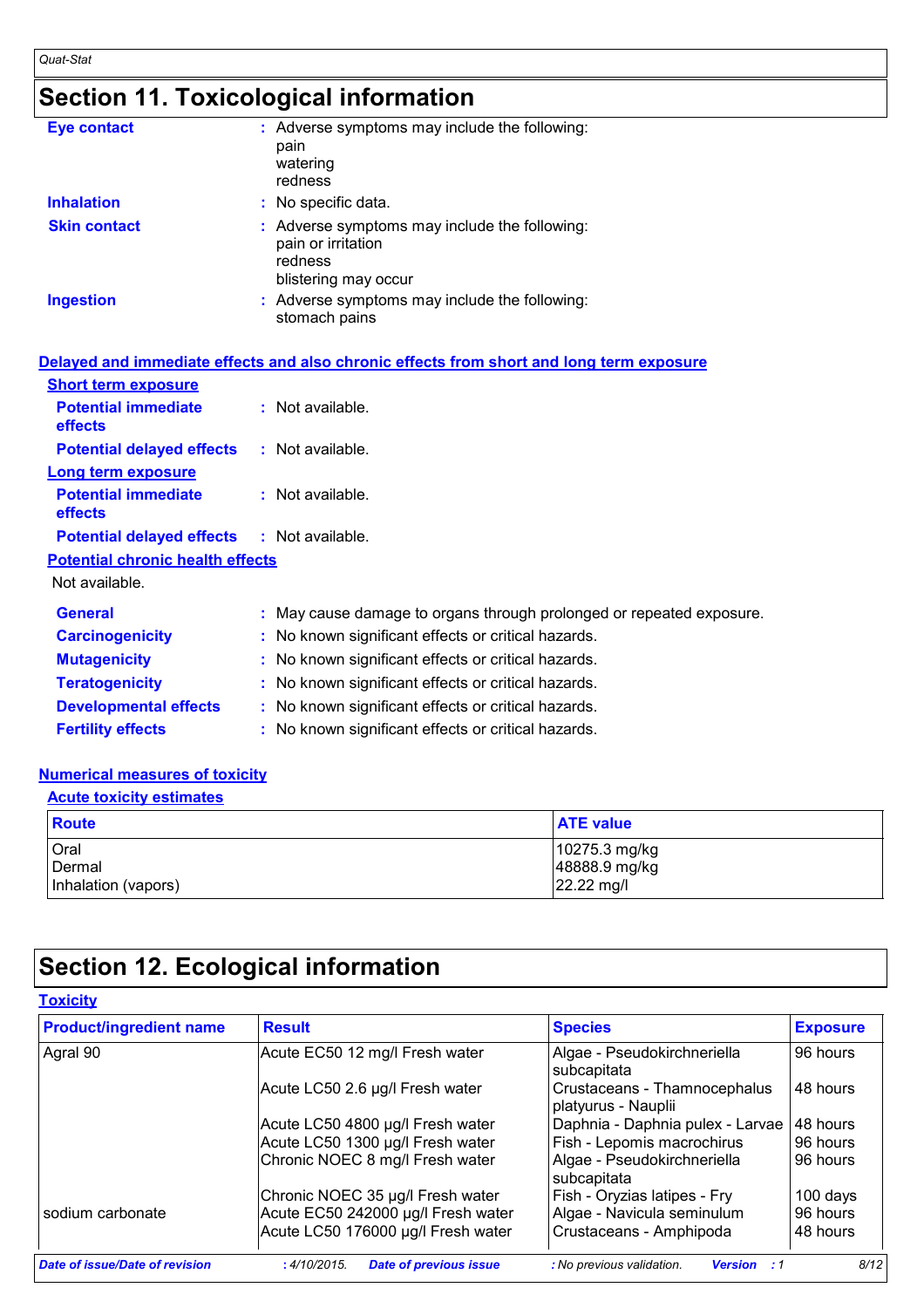### **Section 12. Ecological information**

| Acute LC50 265000 µg/l Fresh water | Daphnia - Daphnia magna           | 148 hours |
|------------------------------------|-----------------------------------|-----------|
| Acute LC50 300000 µg/l Fresh water | <b>Fish - Lepomis macrochirus</b> | 196 hours |

#### **Persistence and degradability**

Not available.

#### **Bioaccumulative potential**

Not available.

#### **Mobility in soil**

| <b>Soil/water partition</b>    | : Not available. |
|--------------------------------|------------------|
| coefficient (K <sub>oc</sub> ) |                  |

**Other adverse effects** : No known significant effects or critical hazards.

### **Section 13. Disposal considerations**

### **Disposal methods :**

The generation of waste should be avoided or minimized wherever possible. Disposal of this product, solutions and any by-products should at all times comply with the requirements of environmental protection and waste disposal legislation and any regional local authority requirements. Dispose of surplus and non-recyclable products via a licensed waste disposal contractor. Waste should not be disposed of untreated to the sewer unless fully compliant with the requirements of all authorities with jurisdiction. Waste packaging should be recycled. Incineration or landfill should only be considered when recycling is not feasible. This material and its container must be disposed of in a safe way. Care should be taken when handling emptied containers that have not been cleaned or rinsed out. Empty containers or liners may retain some product residues. Avoid dispersal of spilled material and runoff and contact with soil, waterways, drains and sewers.

### **Section 14. Transport information**

|                                       | <b>DOT</b><br><b>Classification</b>                                  | <b>TDG</b><br><b>Classification</b> | <b>Mexico</b><br><b>Classification</b>                               | <b>ADR/RID</b>                                                       | <b>IMDG</b>                                                          | <b>IATA</b>                                                          |
|---------------------------------------|----------------------------------------------------------------------|-------------------------------------|----------------------------------------------------------------------|----------------------------------------------------------------------|----------------------------------------------------------------------|----------------------------------------------------------------------|
| <b>UN number</b>                      | 1760                                                                 |                                     | 1760                                                                 | 1760                                                                 | 1760                                                                 | 1760                                                                 |
| <b>UN proper</b><br>shipping name     | Corrosive<br>Liquids, N.O.S.<br>(Quaternary<br>Ammonium<br>Chloride) | <b>Product Not</b><br>available.    | Corrosive<br>Liquids, N.O.S.<br>(Quaternary<br>Ammonium<br>Chloride) | Corrosive<br>Liquids, N.O.S.<br>(Quaternary<br>Ammonium<br>Chloride) | Corrosive<br>Liquids, N.O.S.<br>(Quaternary<br>Ammonium<br>Chloride) | Corrosive<br>Liquids, N.O.S.<br>(Quaternary<br>Ammonium<br>Chloride) |
| <b>Transport</b><br>hazard class(es)  | 8                                                                    | 8                                   | 8                                                                    | 8<br>$\bigstar$                                                      | 8<br>y                                                               | 8                                                                    |
| <b>Packing group</b>                  | III                                                                  | III                                 | III                                                                  | $\mathbf{III}$                                                       | III                                                                  | III                                                                  |
| <b>Environmental</b><br>hazards       | No.                                                                  | No.                                 | No.                                                                  | Yes.                                                                 | Yes.                                                                 | No.                                                                  |
| <b>Date of issue/Date of revision</b> |                                                                      | : 4/10/2015.                        | <b>Date of previous issue</b>                                        | : No previous validation.                                            | <b>Version</b>                                                       | 9/12<br>:1                                                           |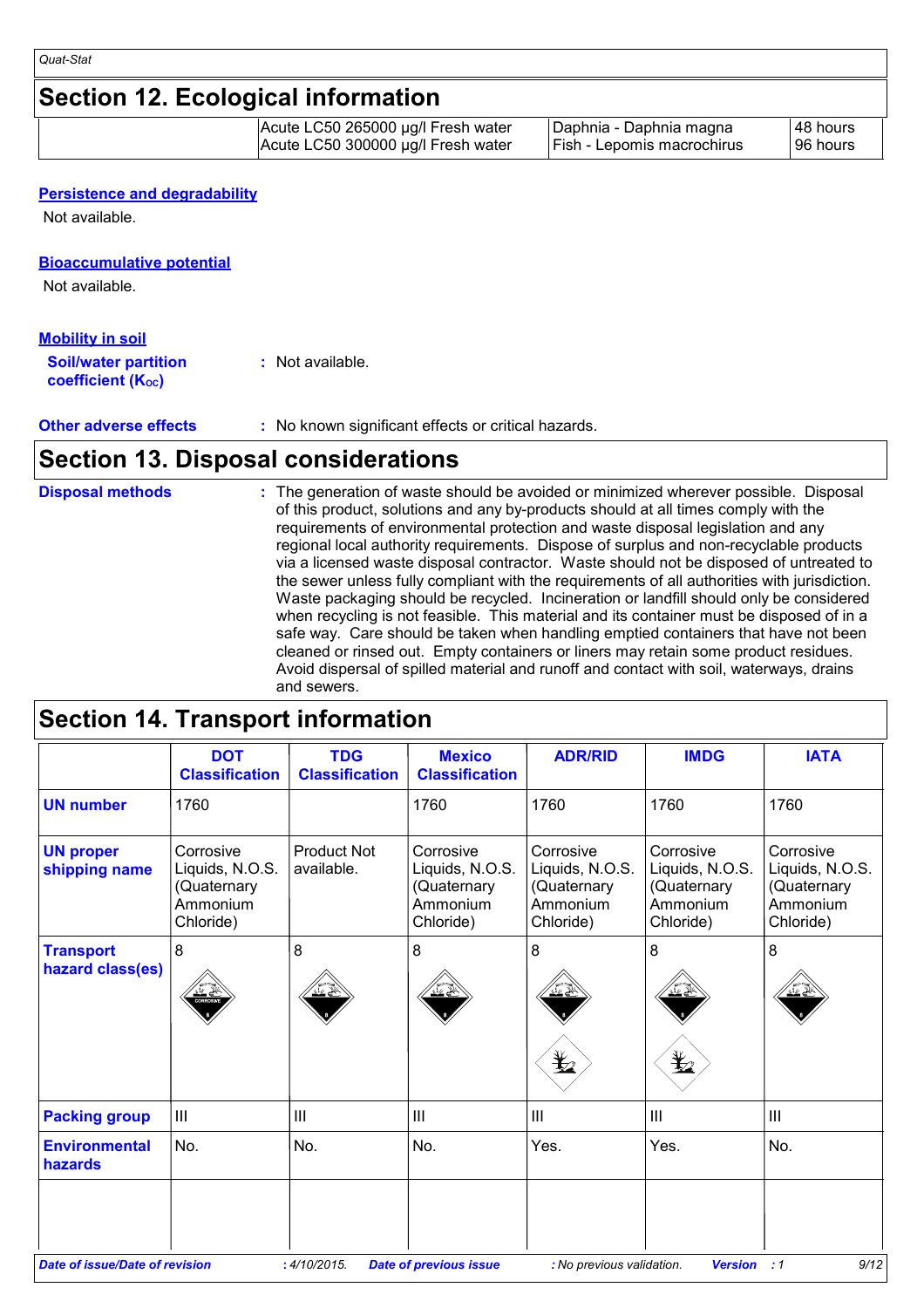## **Section 14. Transport information**

| <b>Additional</b>  | <b>Limited</b> | - | <b>The</b>             | The marine             | The             |
|--------------------|----------------|---|------------------------|------------------------|-----------------|
| <b>information</b> | quantity       |   | environmentally        | pollutant mark         | environmentally |
|                    | Yes.           |   | l hazardous            | is not required        | hazardous       |
|                    |                |   | substance              | when                   | substance       |
|                    |                |   | l mark is not          | transported in         | mark may        |
|                    |                |   | required when          | sizes of $\leq 5$ L or | appear if       |
|                    |                |   | transported in         | $≤5$ kg.               | required by     |
|                    |                |   | sizes of $\leq 5$ L or |                        | other           |
|                    |                |   | $≤5$ kg.               |                        | transportation  |
|                    |                |   |                        |                        | regulations.    |
|                    |                |   | <b>Tunnel code</b>     |                        |                 |
|                    |                |   | (E)                    |                        |                 |

|  | Special precautions for user : Transport within user's premises: always transport in closed containers that are |
|--|-----------------------------------------------------------------------------------------------------------------|
|  | upright and secure. Ensure that persons transporting the product know what to do in the                         |
|  | event of an accident or spillage.                                                                               |

| <b>Transport in bulk according : Not available.</b> |  |  |
|-----------------------------------------------------|--|--|
| to Annex II of MARPOL                               |  |  |
| 73/78 and the IBC Code                              |  |  |

| <b>Section 15. Regulatory information</b>                                         |                                                                                                                                                        |  |  |  |
|-----------------------------------------------------------------------------------|--------------------------------------------------------------------------------------------------------------------------------------------------------|--|--|--|
| <b>U.S. Federal regulations</b>                                                   | : TSCA 8(a) PAIR: Agral 90<br>TSCA 8(a) CDR Exempt/Partial exemption: Not determined<br>Not determined.<br>Clean Water Act (CWA) 311: sodium hydroxide |  |  |  |
| <b>Clean Air Act Section 112</b><br>(b) Hazardous Air<br><b>Pollutants (HAPS)</b> | : Not listed                                                                                                                                           |  |  |  |
| <b>Clean Air Act Section 602</b><br><b>Class I Substances</b>                     | : Not listed                                                                                                                                           |  |  |  |
| <b>Clean Air Act Section 602</b><br><b>Class II Substances</b>                    | : Not listed                                                                                                                                           |  |  |  |
| <b>DEA List I Chemicals</b><br>(Precursor Chemicals)                              | : Not listed                                                                                                                                           |  |  |  |
| <b>DEA List II Chemicals</b><br><b>(Essential Chemicals)</b>                      | : Not listed                                                                                                                                           |  |  |  |
| <b>SARA 302/304</b>                                                               |                                                                                                                                                        |  |  |  |
| <b>Composition/information on ingredients</b>                                     |                                                                                                                                                        |  |  |  |
| No products were found.                                                           |                                                                                                                                                        |  |  |  |
| <b>SARA 304 RQ</b>                                                                | : Not applicable.                                                                                                                                      |  |  |  |
| <b>SARA 311/312</b>                                                               |                                                                                                                                                        |  |  |  |
| <b>Classification</b>                                                             | Immediate (acute) health hazard<br>Delayed (chronic) health hazard                                                                                     |  |  |  |

**Composition/information on ingredients**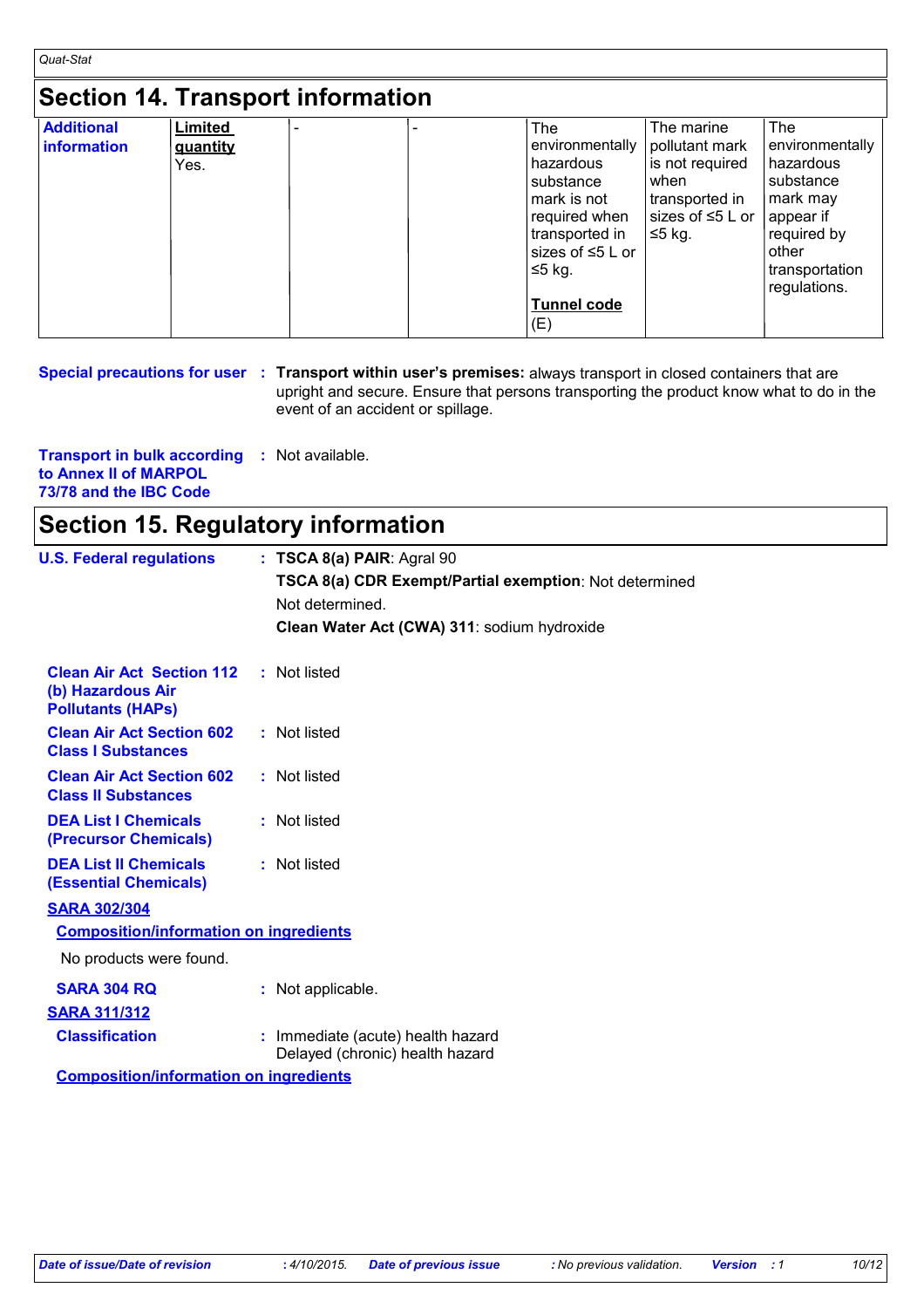### **Section 15. Regulatory information**

| <b>Name</b>                                                                                                  | $\frac{9}{6}$                           | <b>Fire</b><br>hazard | <b>Sudden</b><br>release of<br>pressure | <b>Reactive</b>   | Immediate<br>(acute)<br>health<br>hazard | <b>Delayed</b><br>(chronic)<br>health<br>hazard |
|--------------------------------------------------------------------------------------------------------------|-----------------------------------------|-----------------------|-----------------------------------------|-------------------|------------------------------------------|-------------------------------------------------|
| Agral 90<br>sodium carbonate<br>Quaternary ammonium<br>compounds, benzyl-<br>C12-18-alkyldimethyl, chlorides | $≥3 - 5$<br>$≥1 - 53$<br>$\geq 1 - 2.5$ | No.<br>No.<br>No.     | No.<br>No.<br>No.                       | No.<br>No.<br>No. | Yes.<br>Yes.<br>Yes.                     | Yes.<br>No.<br>No.                              |
| Quaternary ammonium<br>compounds, C12-14-alkyl[<br>(ethylphenyl)methyl]dimethyl,<br>chlorides                | $\geq 1 - \leq 3$                       | No.                   | No.                                     | No.               | Yes.                                     | No.                                             |

#### **State regulations**

**Massachusetts :** None of the components are listed.

**New York :** None of the components are listed.

- **New Jersey :** The following components are listed: ETHYL ALCOHOL; ALCOHOL
- 
- **Pennsylvania :** The following components are listed: DENATURED ALCOHOL

#### **International regulations**

**Chemical Weapon Convention List Schedules I, II & III Chemicals**

Not listed.

#### **Montreal Protocol (Annexes A, B, C, E)**

Not listed.

#### **Stockholm Convention on Persistent Organic Pollutants**

Not listed.

#### **Rotterdam Convention on Prior Inform Consent (PIC)**

Not listed.

### **UNECE Aarhus Protocol on POPs and Heavy Metals**

Not listed.

#### **International lists**

#### **National inventory**

| <b>Australia</b>         | Not determined.       |
|--------------------------|-----------------------|
| Canada                   | Not determined.<br>t. |
| <b>China</b>             | Not determined.<br>t. |
| <b>Europe</b>            | Not determined.<br>t. |
| <b>Japan</b>             | : Not determined      |
| <b>Malaysia</b>          | Not determined.<br>t. |
| <b>New Zealand</b>       | Not determined.<br>t. |
| <b>Philippines</b>       | Not determined.       |
| <b>Republic of Korea</b> | Not determined.<br>t. |
| Taiwan                   | Not determined.       |

## **Section 16. Other information**

### **Hazardous Material Information System (U.S.A.)**